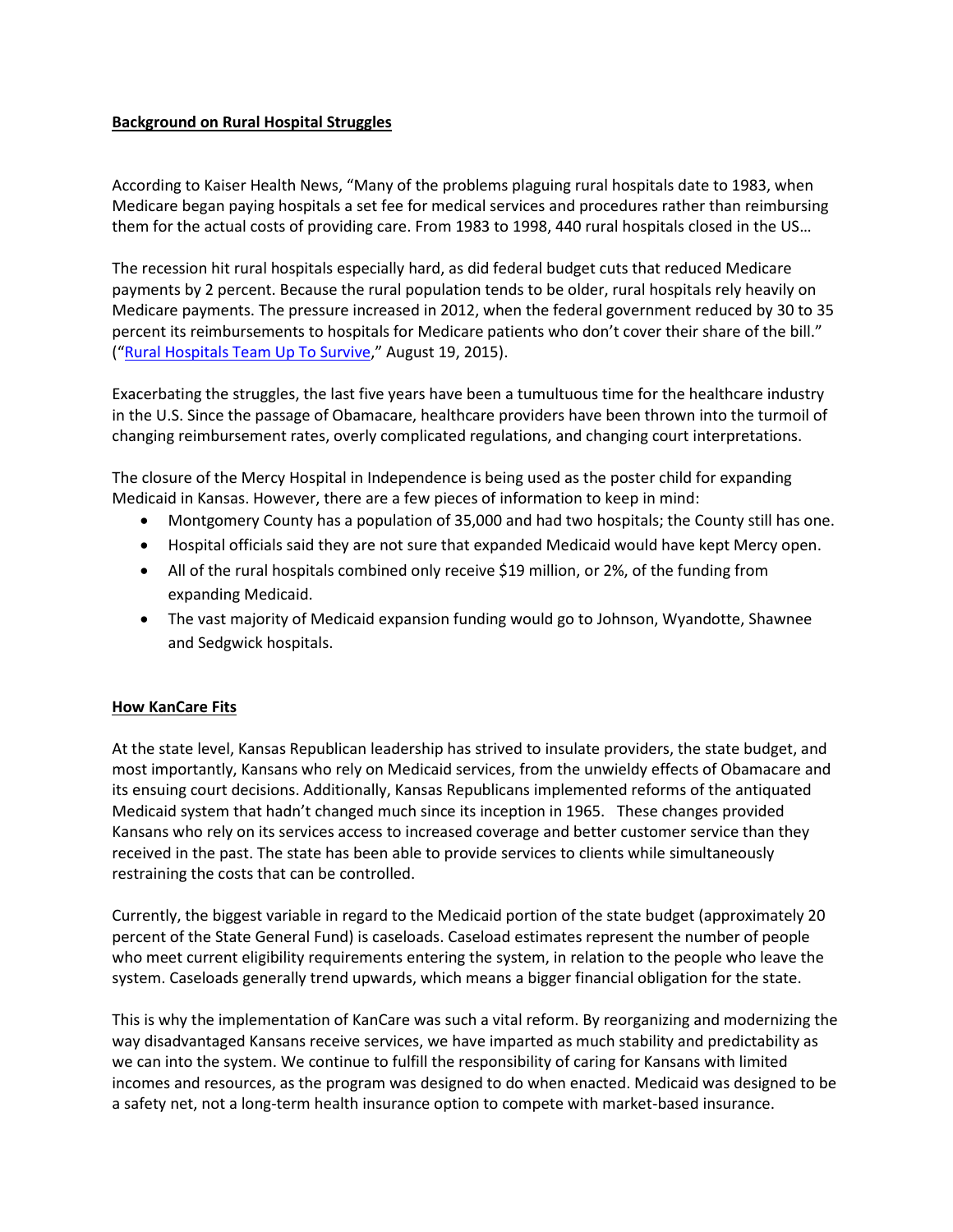## **The Question of Expanding Medicaid**

When Obamacare passed, mandatory Medicaid expansion was a critical piece of the plan. With the June 2012 Supreme Court ruling, states were left with the decision of whether or not to expand this element of additional federal spending and government intrusion. In Kansas, Medicaid expansion would cost \$100 million per year to raise eligibility to individuals up to 138 percent of federal poverty guidelines ("[KDHE: Medicaid Expansion Could Cost More Than \\$100 Million Per Year](http://www.khi.org/news/article/kdhe-medicaid-expansion-could-cost-more-than-100m-per-year)," March 19, 2015). Despite these numbers, there is really no way to know what the long-term costs for Kansas will end up being. There are two facts we do know that should be important elements in anyone's evaluation of the situation.

 **1)** Costs will definitely go up by 2017 when 5 percent of the expansion expenses shift to states. The costs will continue to shift until Kansas has to pick up 10 percent of the cost beginning in 2020 [\(HHS.gov](http://hhs.gov/), "HHS Finalizes Rule Guaranteeing 100 Percent Funding for New Medicaid [Beneficiaries](http://www.hhs.gov/news/press/2013pres/03/20130329a.html)," March 29, 2013). The 90% federal funding has been a priority of the Obama administration but is far from a certainty with the next administration.

 **2)** Other states that have expanded have seen costs skyrocketing above estimates – Oregon enrollment came in 73% higher than anticipated with the cost being 70% higher than original estimates ("[Oregon Underestimated Medicaid expansion price Tag](http://www.statesmanjournal.com/story/news/politics/2015/07/20/oregon-underestimated-medicaid-expansion-price-tag/30407741/)," July 20, 2015). Even other states that have expanded in a "red state" model have seen costs that far exceeded estimates.

**Arkansas** – "When Arkansas expanded Medicaid through its private option earlier this year, the Department of Health and Human Services estimated that the first-of-its-kind program would be budget-neutral. But now federal auditors are blaming HHS for flawed estimates and say it will actually cost taxpayers an extra \$778 million over the next three years ("Arkansas Expanded [Medicaid Program Will Cost \\$778 Million More Than Expected](http://www.thefiscaltimes.com/Articles/2014/09/10/Arkansas-Expanded-Medicaid-Program-Will-Cost-778M-More-Expected)," September 10, 2014).

**Ohio** – "Medicaid expansion ran \$1.5 billion over budget in its first 18 months ("Obamacare's [Medicaid Enrollment Fiscal Nightmare for States](http://www.forbes.com/sites/theapothecary/2015/07/30/obamacares-medicaid-enrollment-explosion-a-looming-fiscal-nightmare-for-states/)," July 30, 2015).

**Michigan –** The state "projected 323,000 enrollees in the first year and 477,000 by 2020. But more than 15 months after the launch of 'Healthy Michigan,' 600,000 have signed up  $-25$ percent above the peak estimate in 2020" ("[Rise in Medicaid Enrollment May Squeeze Michigan](http://www.freep.com/story/news/local/michigan/2015/07/19/surge--medicaid-enrollment--squeeze-michigan-budget/30376795/)  [Budget](http://www.freep.com/story/news/local/michigan/2015/07/19/surge--medicaid-enrollment--squeeze-michigan-budget/30376795/)," July 19, 2015). The program is \$120 million over budget according to the same source.

**Iowa –** "The program has seen double-digit premium hikes, one carrier becoming insolvent, both carriers eventually leaving the program, skyrocketing enrollment, cost overruns, and changes that make Medicaid enrollees less accountable. With that unfolding, it's no wonder state officials announced in July 2015 that they wer[e closing the Medicaid expansion waiver](https://dhs.iowa.gov/sites/default/files/IHQHCI_FullPublicNotice_07202015.pdf) ("[Iowa Scraps Waiver for Obamacare Medicaid Expansion](http://www.forbes.com/sites/theapothecary/2015/09/14/iowa-scraps-waiver-for-obamacare-medicaid-expansion/3/)," September 14, 2015). Additionally, the enrollment estimates have gone from 81,000 to over 121,000 enrollees – or roughly 50% over estimates according to the same source.

**New Hampshire –** The state estimated 34,000 new enrollees but received 41,000 or 20% over projections. **"**New Hampshire's Gov. Maggie Hassan included \$12 million for Medicaid in her